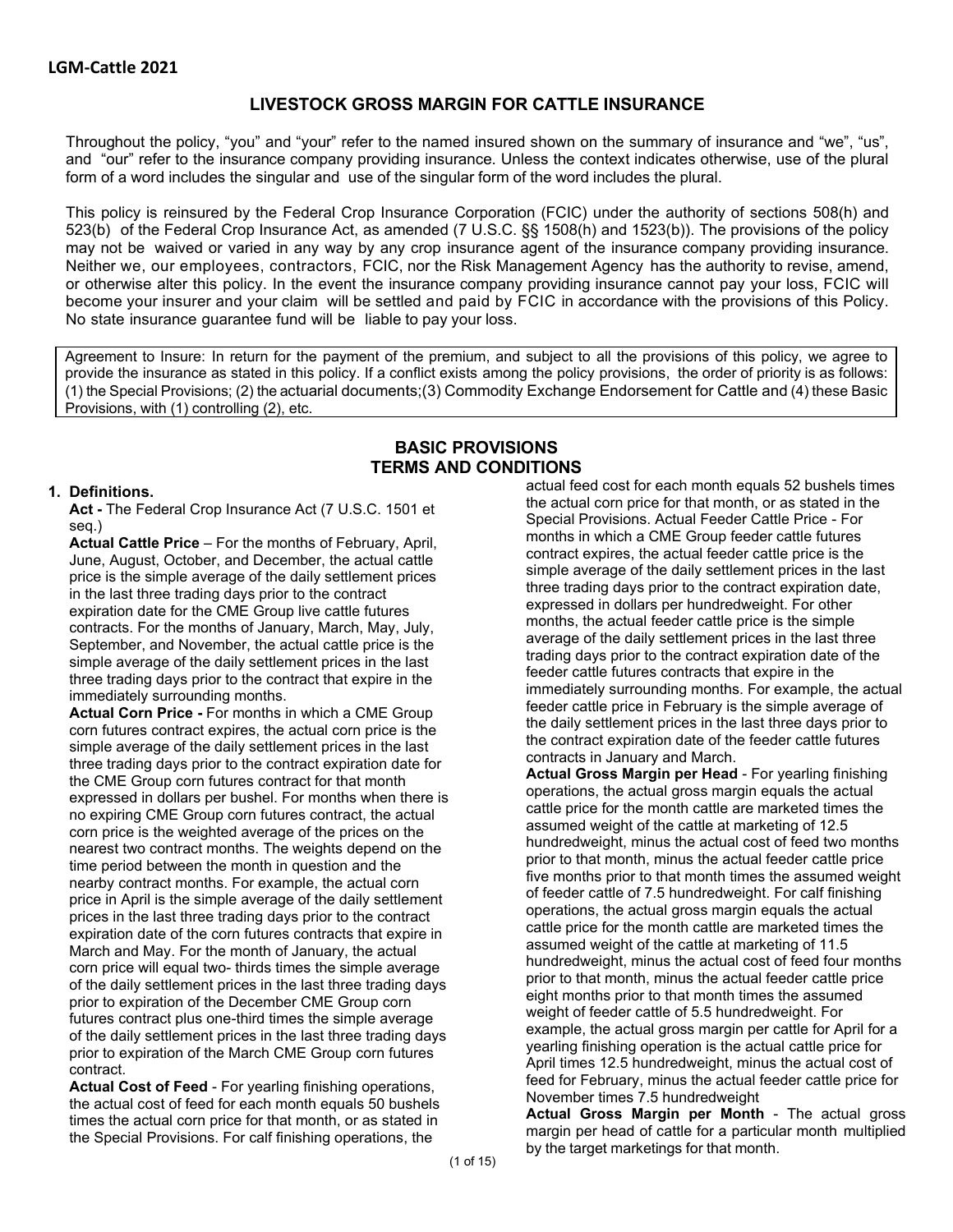**Actual Marketings** - The total number of slaughterready cattle sold by you for slaughter for human or animal consumption in each month of the insurance period and for which you have proof of sale. Actual marketings are used to verify ownership of cattle and determine approved target marketings.

**Actual Total Gross Margin** - The target marketings for each month of an insurance period multiplied by the actual gross margin per head for each month of that insurance period and totaled.

**Actuarial documents** – The information for the crop year which is available for public inspection in your agent's office and published on RMA's website which shows available crop insurance policies, coverage levels, information needed to determine amounts of insurance, prices, premium adjustment percentages, practices, particular types of the insurable crop, and other related information regarding crop insurance in the state.

**Application** - The form required to be completed by you and accepted by us before insurance coverage will commence.

**Approved Target Marketings** - The maximum target marketings allowed for the designated months of the applicable insurance period. The producer's Target Marketings for any month may not be more than the producer's Approved Target Marketings. Approved Target Marketings will be based on the farm capacity for the ten-month insurance period as determined by the insurance underwriter.

**Assignment of Indemnity** - A transfer of your policy rights, made on our form, and effective when approved in writing by us in accordance with section 14.

**Beginning Farmer or Rancher** - An individual who has not actively operated and managed a farm or ranch in any state, with an insurable interest in a crop or livestock as an owner-operator, landlord, tenant, or sharecropper for more than five crop years, as determined in accordance with FCIC procedures. Any crop year's insurable interest may, at your election, be excluded if earned while under the age of 18, while in full-time military service of the United States, or while in post-secondary education, in accordance with FCIC procedures. A person other than an individual may be eligible for beginning farmer or rancher benefits if there is at least one individual substantial beneficial interest holder and all individual substantial beneficial interest holders qualify as a beginning farmer or rancher.

**Calf Finishing Operation** - A type of farm operation that purchases 550-pound calves and feeds them until slaughter.

**Cancellation Date** - The calendar date specified in the actuarial documents on which coverage will automatically renew unless canceled in writing by either you or us or terminated in accordance with the policy terms.

**Cattle** - Any species of domesticated mammal of the family *Bovidae* commonly grown for beef production. Also referred to as steer or heifer or cow.

**CME Group** - The Chicago Mercantile Exchange Group.

**Commodity Exchange Endorsemen**t **for Cattle**- An

endorsement that contains the exchange prices that is used to set the expected and actual prices for Livestock Gross Margin (LGM) Cattle

**Company -** The insurance company identified on, and issuing, your summary of insurance.

**Consent** - Approval in writing by us allowing you to take a specific action.

**Contract Change Date -** The calendar date contained in the actuarial documents by which changes to the policy, if any, will be made available in accordance with section 21 of these Basic Provisions.

**Coverage** - The insurance provided by this policy against insured loss of gross margin as shown on your summary of insurance.

**Crop Year** - The twelve-month period, beginning July 1, and ending the following June 30, which is designated by the calendar year in which it ends.

**Date Coverage Begins** - The calendar date the insurance provided by this policy begins.

**Days** - Calendar days.

**Deductible** - The portion of the expected gross margin that you elect not to insure. Allowable deductible amounts range from zero to \$150 per head in \$10 per head increments.

**Delinquent debt** - Has the same meaning as the term defined in 7 CFR part 400, subpart U.

**End of Insurance Period, Date of** - The date upon which your insurance provided by this policy ceases.

**Expected Cattle Price** - Expected cattle prices for months in an insurance period are determined using three-day average settlement prices on CME Group live cattle futures contracts. Given the differences in contract structure for CME Group live cattle futures contracts, only the February, April, June, August, October, and December CME Group live cattle futures are used in LGM price calculations. For months with unexpired live cattle futures contracts, the expected cattle price is the simple average of the daily settlement prices for the CME Group cattle futures contract for that month during the expected price measurement period for the month of the sales closing date expressed in dollars per hundredweight. For example, for a sales closing month of February, the expected cattle price for August equals the simple average of the daily settlement prices on the CME Group August live cattle futures contract during the expected price measurement period in February. For months without a live cattle futures contract, the futures prices used to calculate the expected cattle price are the weighted average of the futures prices used to calculate the expected cattle prices for the two surrounding months that have futures contracts. The weights are based on the time difference between the cattle month and the contract months. For example, for the March sales closing month, the expected cattle price for November equals one-half times the simple average of the daily settlement prices on the CME Group October live cattle futures contract during the expected price measurement period in March plus one-half times the simple average of the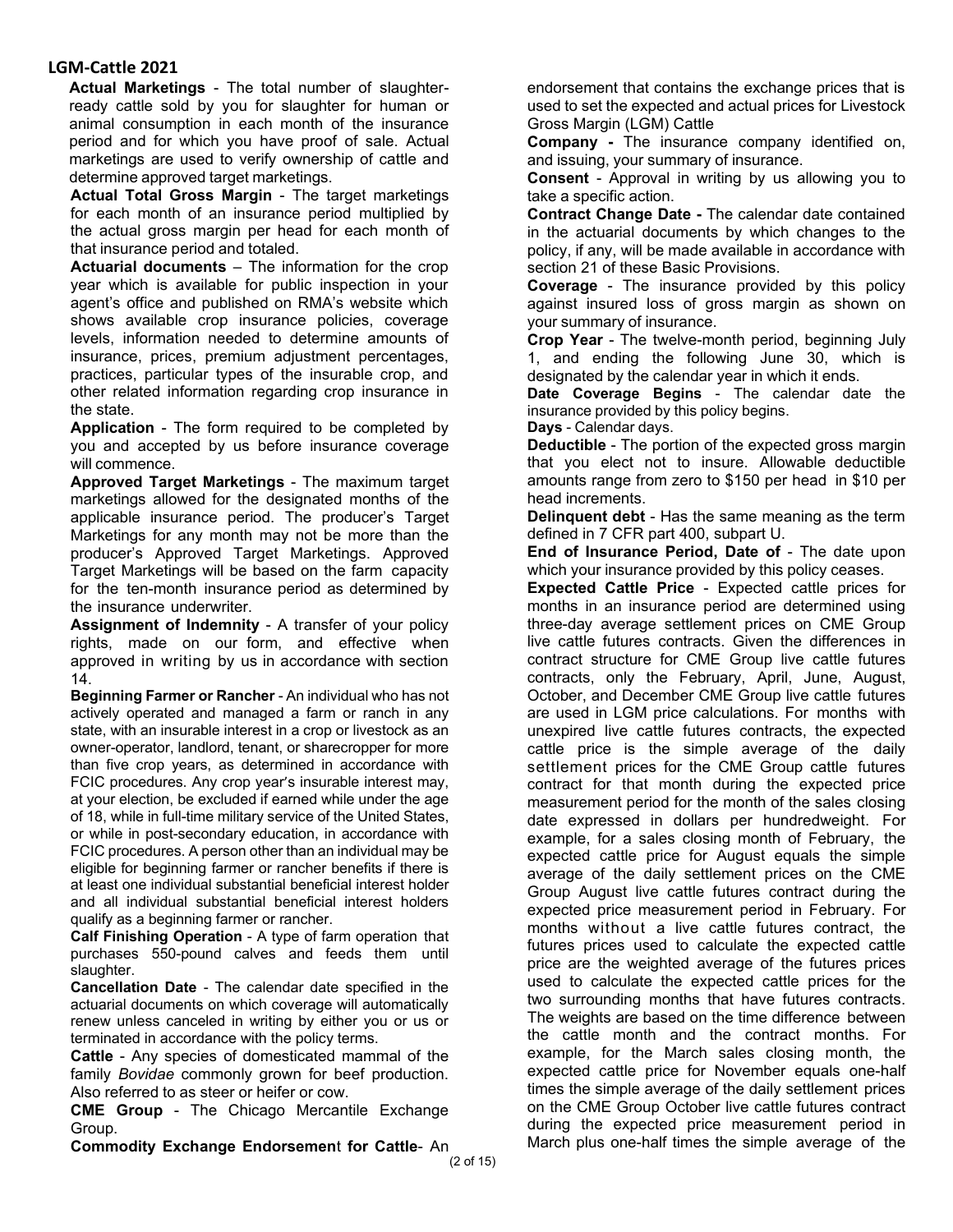daily settlement prices on the CME Group December live cattle futures contract during the expected price measurement period in March. See the LGM for Cattle Commodity Exchange Endorsement for additional detail on exchange prices.

**Expected Corn Price -** Expected corn prices for months in an insurance period are determined using three-day average settlement prices on CME Group corn futures contracts. For months with unexpired corn futures contracts, the expected corn price is the simple average of the daily settlement prices for the CME Group corn futures contract for that month during the expected price measurement period in the month of the sales closing date expressed in dollars per bushel. For example, for a sales closing month of February, the expected corn price for July equals the simple average of the daily settlement prices on the CME Group July corn futures contract during the expected price measurement period in February. For months with expired corn futures contracts, the expected corn price is the simple average of daily settlement prices for the CME Group corn futures contract for that month expressed in dollars per bushel in the last three trading days prior to contract expiration. For example, for a sales closing month of March, the expected corn price for March is the simple average of the daily settlement prices on the CME Group March corn futures contract over the last three trading days prior to contract expiration. For months without a corn futures contract, the futures prices used to calculate the expected corn price are the weighted average of the futures prices used to calculate the expected corn prices for the two surrounding months which have futures contract. The weights are based on the time difference between the month and the contract months. For example, for the March sales closing month, the expected corn price for April equals one-half times the simple average of the daily settlement prices on the CME Group March corn futures contract over the last three trading days prior to contract expiration plus one-half times the simple average of the daily settlement prices on the CME Group May corn futures contract during the expected price measurement period in March. See the LGM for Cattle Commodity Exchange Endorsement for additional detail on exchange prices.

**Expected Cost of Feed** - For yearling finishing operations, the expected cost of feed for each month equals 50 bushels times the expected corn price for that month. For calf finishing operations, the expected cost of feed for each month equals 52 bushels times the expected corn price for that month.

**Expected Feeder Cattle Price -** Expected feeder cattle prices for months in an insurance period are determined using three-day average settlement prices on CME Group feeder cattle futures contracts. For months with unexpired feeder cattle futures contracts, the expected feeder cattle price is the simple average of the daily settlement prices for the CME Group feeder cattle futures contract for that month during the expected price measurement period in the month of the sales closing date expressed in dollars per hundredweight. For example, for a sales closing month of February, the expected feeder cattle price for May for a yearling finishing operation equals the simple average of the daily settlement prices on the CME Group May feeder cattle futures contract during the expected price measurement period in February. For months with expired feeder cattle futures contracts, the expected feeder cattle price is the simple average of daily settlement prices for the CME Group feeder cattle futures contract for that month expressed in dollars per hundredweight in the last three trading days prior to contract expiration. For example, for a sales closing month of April, the expected feeder cattle price for March for a calf finishing operation is the simple average of the daily settlement prices on the CME Group March feeder cattle futures contract over the last three trading days prior to contract expiration. For months without a feeder cattle futures contract, the futures prices used to calculate the expected feeder cattle price are the weighted average of the futures prices used to calculate the expected feeder cattle prices for the two surrounding months that have futures contract. The weights are based on the time difference between the feeder cattle month and the contract months. For example, for the April sales closing month, the expected feeder cattle price for July for a calf finishing operation equals two-thirds times the simple average of the daily settlement prices on the CME Group August feeder cattle futures contract during the expected price measurement period in April plus one- third times the simple average of the daily settlement prices on the CME Group May feeder cattle futures contract during the expected price measurement period in April. See the LGM for Cattle Commodity Exchange Endorsement for additional detail on exchange prices.

**Expected Gross Margin per Head** - For yearling finishing operations, expected gross margin per head is equal to the expected cattle price for the month cattle are marketed times the assumed weight of the cattle at marketing of 12.5 hundredweight, or as stated in the Special Provisions, minus the expected cost of feed two months prior to that month, less the expected feeder cattle price five months prior to that month times the assumed weight of feeder cattle of 7.5 hundredweight. For calf finishing operations, expected gross margin per head is equal to the expected cattle price for the month cattle are marketed times the assumed weight of the cattle at marketing of 11.5 hundredweight, or as stated in the Special Provisions, minus the expected cost of feed four months prior to that month, less the expected feeder cattle price eight months prior to that month times the assumed weight of feeder cattle of 5.5 hundredweight. For example, the expected gross margin per head for April for a yearling finishing operation is the expected cattle price for April times 12.5 hundredweight, less the expected cost of feed for February, less the expected feeder cattle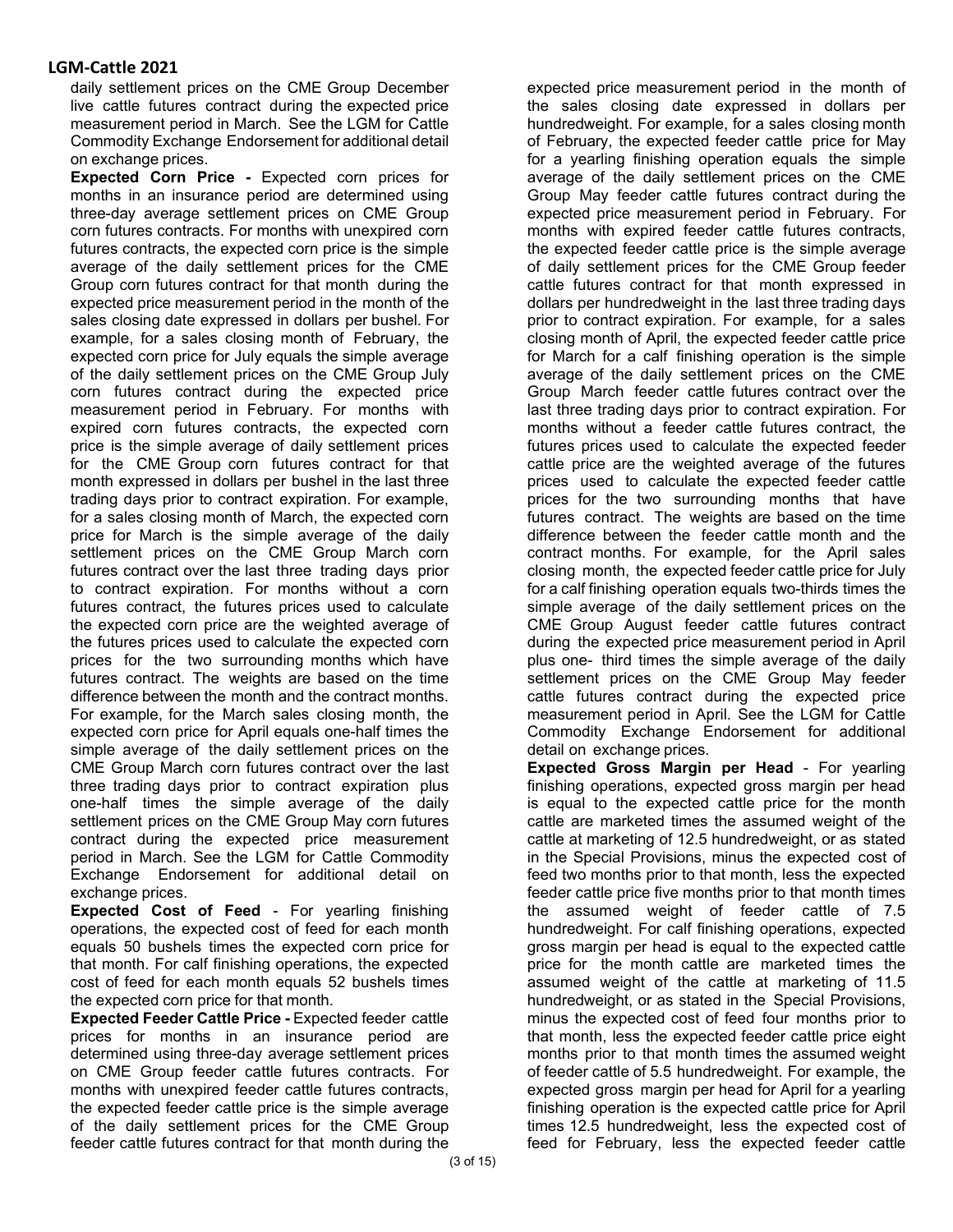price times 7.5 hundredweight. For a calf finishing operation, expected gross margin per head for April is the expected cattle price for April times 11.5 hundredweight, less the expected cost of feed for December of the previous year, less the expected feeder cattle price for August of the previous year times 5.5 hundredweight.

**Expected Gross Margin per Month** - The expected gross margin per cattle multiplied by the target marketings for each month of an insurance period.

**Expected Price Measurement Period** – The three trading days prior to and including the last Friday of the month that is a business day on which sales takes place.

**Expected Total Gross Margin** - The target marketings times the expected gross margin per head for each month of an insurance period and totaled.

**FCIC** - The Federal Crop Insurance Corporation, a wholly owned government corporation within USDA.

**Gross Margin Guarantee** - The gross margin guarantee for an insurance period is the expected total gross margin for an insurance period minus the deductible times the total of target marketings.

**Insurance Period** - The 11-month period designated in the summary of insurance to which this policy is applicable. Cattle are not insurable in the first month of any insurance period. See the LGM for Cattle Commodity Exchange Endorsement for additional detail on insurance periods.

**Insured** - The person shown on the summary of insurance as the insured. This term does not extend to any other person having a share or interest in the animals (for example, a partnership, landlord, or any other person) unless also specifically indicated on the summary of insurance as the insured.

**Liability** - The maximum amount payable on an Insurance period under this policy.

**Limit Movement** - The maximum price change based on the CME group current daily price limit for commodity futures.

**Limited Resource Farmer or Rancher** - Has the same meaning as the term defined by USDA at https://lrftool.sc.egov.usda.gov/LRP\_Definition.aspx or successor website.

**Livestock acceptance system -** A computer system that accepts livestock applications and endorsements.

**Marketing Report** - A report submitted by you on our form showing for each month your actual marketings of cattle insured under this policy. The marketing report must be accompanied by copies of packer sales receipts that provide records of the actual marketings shown on the marketing report.

**Notice of Probable Loss** - Our notice to you of a probable loss on your insured cattle.

**Offset -** The act of deducting one amount from another amount.

**Person** - An individual, partnership, association, corporation, estate, trust, or other legal entity, and wherever applicable, a State or a political subdivision or agency of a State. "Person" does not include the United

States Government or any agency thereof.

**Policy** - The agreement between you and us consisting of these provisions, the Special Provisions, the summary of insurance, the Commodity Exchange Endorsement, and the applicable regulations published in 7 CFR Chapter IV.

**Premium** - The amount you owe us for this insurance coverage based on your target marketings in accordance with section 5.

**Premium billing date** - The earliest date upon which you will be billed for insurance coverage based on your target marketing report. The premium billing date is the first business day of the month following the last month of the insurance period in which you have target marketings.

**Producer premium** - The total premium minus the premium subsidy paid by FCIC.

**RMA** - Risk Management Agency, an agency within USDA.

**RMA's Website** - A website hosted by RMA and located at https://www.rma.usda.gov/ or a successor website.

**Sales Closing Date** – The last day of the sales period by which your completed application must be received by us. Also, the last date by which you may change your insurance coverage for an insurance period.

**Sales Period** – The period of time that begins when the coverage prices and rates are validated and issued on the RMA Website and ends at 8:00 PM Central time of the following day as specified in the Commodity Exchange Endorsement for Cattle.

**Share** - The lesser of your percentage interest in the insured livestock as an owner at the time insurance attaches and at the time of sale. Persons who lease or hold some other interest in the livestock other than as an owner are not considered to have a share in the livestock.

**Special Provisions** - The part of the policy that contains specific provisions of insurance for each insured crop that may vary by geographic area.

**Substantial Beneficial Interest** - An interest held by any person of at least ten percent in you (e.g., there are two partnerships that each have a 50 percent interest in you and each partnership is made up of two individuals, each with a 50 percent share in the partnership. In this case, each individual would be considered to have a 25 percent interest in you, and both the partnerships and the individuals would have a substantial beneficial interest in you. The spouses of the individuals would not be considered to have a substantial beneficial interest unless the spouse was one of the individuals that made up the partnership. However, if each partnership is made up of six individuals with equal interests, then each would only have an 8.33 percent interest in you and although the partnership would still have a substantial beneficial interest in you, the individuals would not for the purposes of reporting in section 2). The spouse of any individual applicant or individual insured will be presumed to have a substantial beneficial interest in the applicant or insured unless the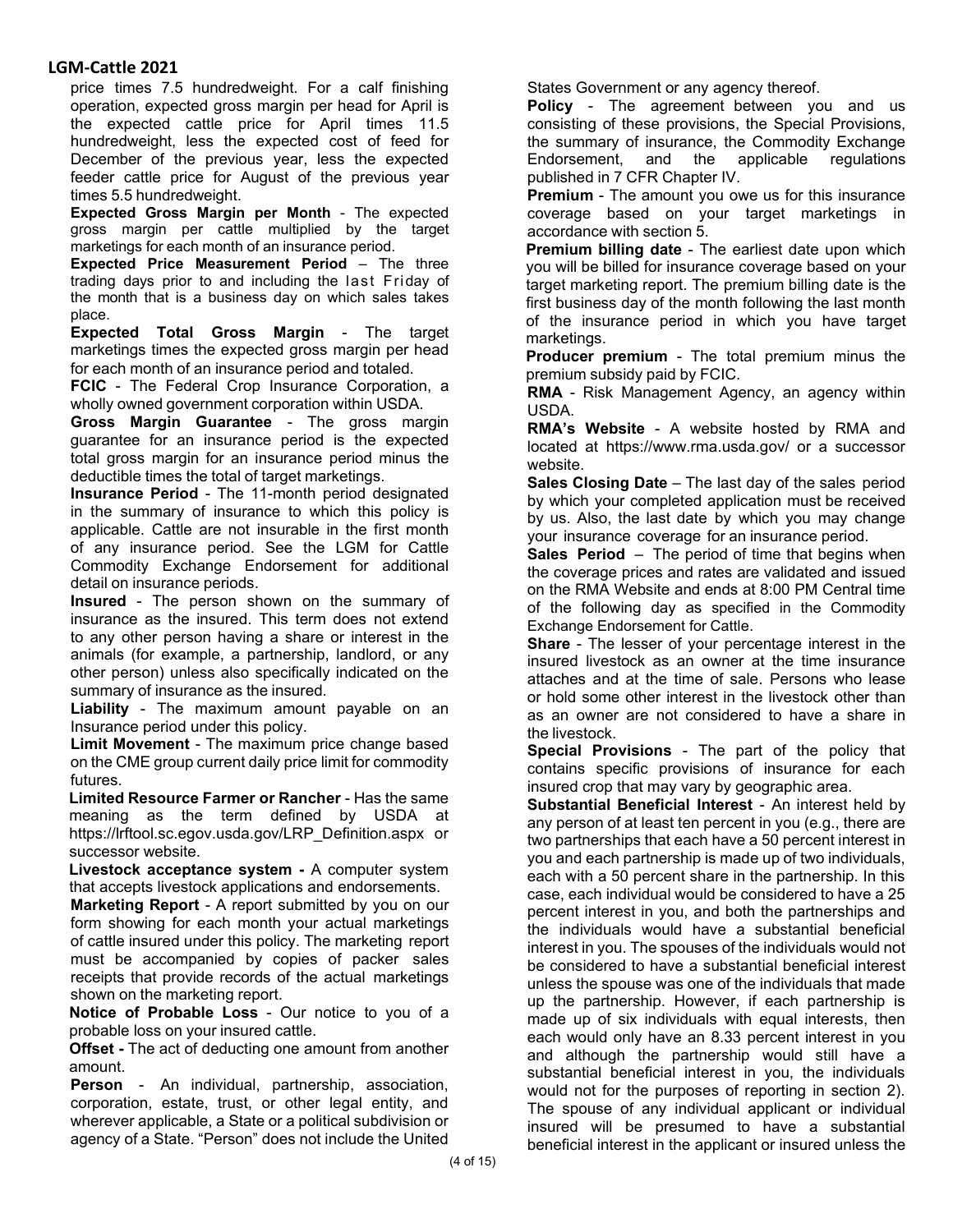spouses can prove they are legally separated or otherwise legally separate under the applicable State dissolution of marriage laws. Any child of an individual applicant or individual insured will not be considered to have a substantial beneficial interest in the applicant or insured unless the child has a separate legal interest in such person.

**Summary of Insurance** - Our statement to you, based upon your application, specifying the insured, the cattle, the target marketings, the gross margin guarantee, and the premium for an insurance period.

**Target Marketings** - Your determination as to the number of cattle you elect to insure in each month during the insurance period. You can only report the number of cattle in which you have a share.

**Target Marketings Report** - A report submitted by you on our form showing for each month your target marketings for that month.

**Termination Date** - The calendar date upon which your insurance ceases to be in effect because of nonpayment of any amount due us under the policy, including premium.

**USDA** - The United States Department of Agriculture.

**Veteran Farmer or Rancher** An individual who has served active duty in the United States Army, Navy, Marine Corps, Air Force, or Coast Guard, including the reserve components; was discharged or released under conditions other than dishonorable; and:

- (1) Has not operated a farm or ranch;
- (2) Has operated a farm or ranch for not more than 5 years; or
- (3) First obtained status as a veteran during the most recent 5-year period.

A person, other than an individual, may be eligible for veteran farmer or rancher benefits if all substantial beneficial interest holders qualify as a veteran farmer or rancher. A spouse's veteran status does not impact whether an individual is considered a veteran farmer or rancher.

**Void** - When the policy is considered not to have existed for an insurance period as a result of concealment, fraud, or misrepresentation.

**Yearling Finishing Operation** - A type of farm operation that purchases yearling steers and heifers and feeds them until slaughter.

### **2. Life of Policy, Cancellation and Termination**

- (a) The application must be completed by you and received by us not later than the sales closing date. If cancellation or termination of insurance coverage occurs for any reason, including but not limited to indebtedness, suspension, debarment, disqualification, cancellation by you or us or violation of the controlled substance provisions of the Food Security Act of 1985, a new application must be filed for the crop.
- (b) Coverage will not be provided if you are ineligible under the policy or under any Federal statute or regulation.
- (c) Your agent does not have authority to bind coverage under this policy. Coverage for the cattle described in the application will only become effective when

we notify you in writing that your application has been accepted and approved by us, and we issue a written summary of insurance to you.

- (1) For subsequent insurance periods, coverage will only be effective if issue a written summary of insurance to you.
- (2) This policy will be available for sale only on business days when RMA livestock acceptance system is operational.
- (d) This is a continuous policy and will remain in effect for each crop year following the acceptance of the original application until canceled by you in accordance with the terms of the policy or terminated by operation of the terms of the policy or by us. In accordance with section 20, FCIC may change the coverage provided from year to year.
- (e) With respect to your application for insurance:
	- (1) You must include your social security number (SSN) if you are an individual (if you are an individual applicant operating as a business, you may provide an employer identification number (EIN) but you must also provide your SSN); or
	- (2) You must include your EIN if you are a person other than an individual;
	- (3) In addition to the requirements of section 2(e)(1) or (2), you must include the following for all persons who have a substantial beneficial interest in you:
		- (i) The SSN for individuals; or
		- (ii) The EIN for persons other than individuals and the SSNs for all individuals that comprise the person with the EIN if such individuals have a substantial beneficial interest in you;
	- (4) You must include:
		- (i) Your election of plan of insurance and any other material information required on the application to insure your cattle; and
		- (ii) All information required in section 2(e)(4)(i) or your application will not be accepted and no coverage will be provided;
	- (5) Your application will not be accepted and no insurance will be provided for the year of application if the application does not contain your SSN or EIN. If your application contains an incorrect SSN or EIN for you, your application will be considered not to have been accepted, no insurance will be provided for the year of application and for any subsequent crop years, as applicable, and such policies will be void if:
		- (i) Such number is not corrected by you; or
		- (ii) You correct the SSN or EIN but:
			- (A) You cannot prove that any error was inadvertent (Simply stating the error was inadvertent is not sufficient to prove the error was inadvertent); or
			- (B) It is determined that the incorrect number would have allowed you to obtain disproportionate benefits under the crop insurance program, you are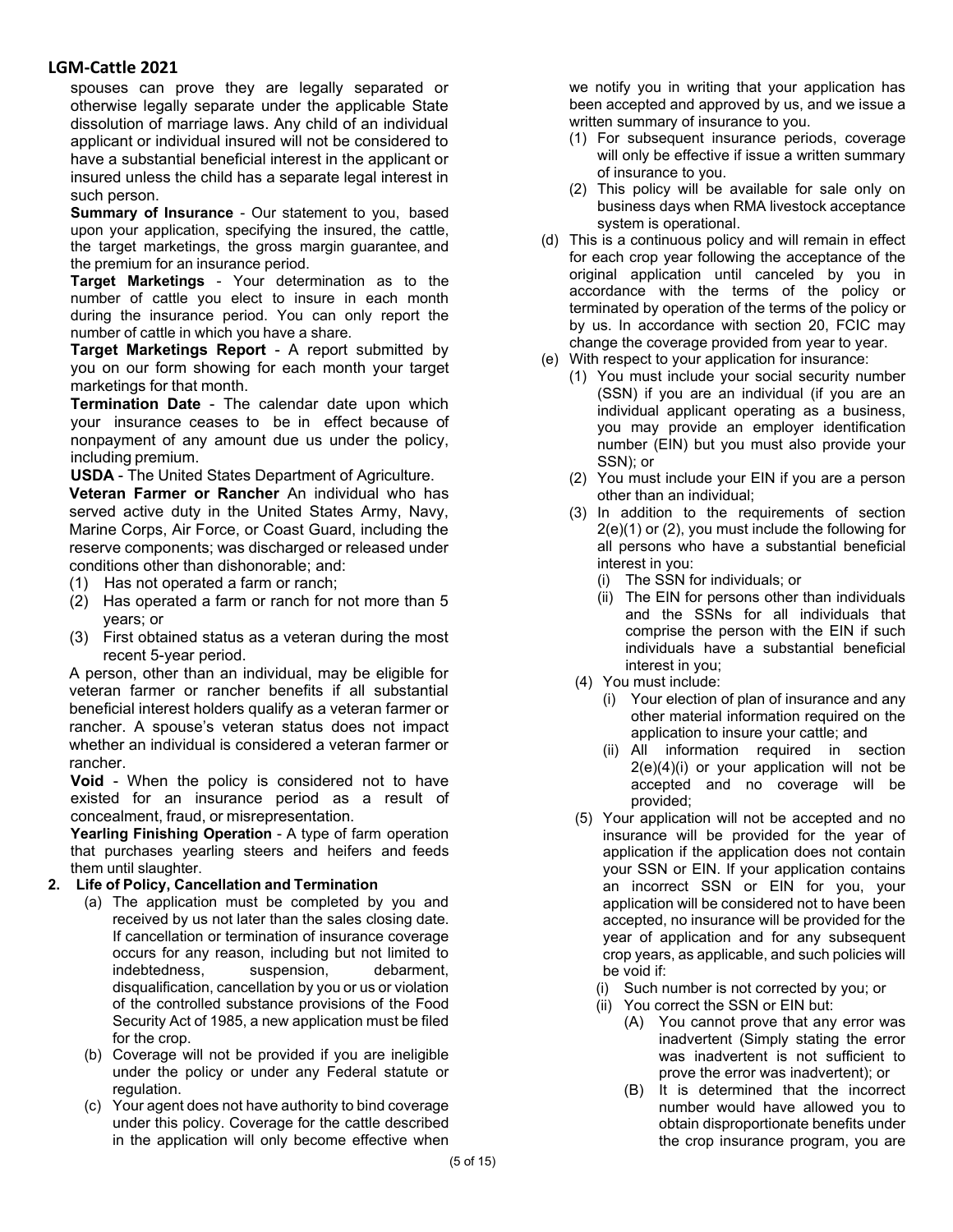determined to be ineligible for insurance or you could avoid an obligation or requirement under any State or Federal law;

- (6) With respect to persons with a substantial beneficial interest in you:
	- (i) The coverage for all livestock or livestock products included on your application will be reduced proportionately by the percentage interest in you of persons with a substantial beneficial interest in you (presumed to be 50 percent for spouses of individuals) if the SSNs or EINs of such persons are included on your application, the SSNs or EINs are correct, and the persons with a substantial beneficial interest in you are ineligible for insurance;
	- (ii) Your policies for all livestock or livestock products included on your application, and for all applicable crop years, will be void if the SSN or EIN of any person with a substantial beneficial interest in you is incorrect or is not included on your application and:
		- (A) Such number is not corrected or provided by you, as applicable;
		- (B) You cannot prove that any error or omission was inadvertent (Simply stating the error or omission was inadvertent is not sufficient to prove the error or omission was inadvertent); or
		- (C) Even after the correct SSN or EIN is provided by you, it is determined that the incorrect or omitted SSN or EIN would have allowed you to obtain disproportionate benefits under the crop insurance program, the person with a substantial beneficial interest in you is determined to be ineligible for insurance, or you or the person with a substantial beneficial interest in you could avoid an obligation or requirement under any State or Federal law; or
	- (iii) Except as provided in sections  $2(e)(6)(ii)(B)$  and  $(C)$ , your policies will not be voided if you subsequently provide the correct SSN or EIN for persons with a substantial beneficial interest in you and the persons are eligible for insurance;
- (7) When any of your policies are void under sections 2(e)(5) or (6):
	- (i) You must repay any indemnity that may have been paid for all applicable commodities and any crop years determined by us;
	- (ii) Even though the policies are void, you will still be required to pay an amount equal to 20 percent of the premium that you would otherwise be required to pay; and
	- (iii) If you previously paid premium or administrative fees, any amount in excess

of the amount required in section 2(e)(7)(ii) will be returned to you;

- (8) Notwithstanding any of the provisions in this section, if you certify to an incorrect SSN or EIN, or receive an indemnity and the SSN or EIN was not correct, you may be subject to civil, criminal or administrative sanctions;
- (9) If any of the information regarding persons with a substantial beneficial interest in you changes after the cancellation date for the previous crop year, you must revise your application by the cancellation date for the current crop year to reflect the correct information. However, if such information changed less than 30 days before the cancellation date for the current crop year, you must revise your application by the cancellation date for the next crop year. If you fail to provide the required revisions, the provisions in section 2(e)(6) will apply; and
- (10) If you are, or a person with a substantial beneficial interest in you is, not eligible to obtain a SSN or EIN, whichever is required, you must request an assigned number for the purposes of this policy from us:
	- (i) A number will be provided only if you can demonstrate you are, or a person with a substantial beneficial interest in you is, eligible to receive Federal benefits;
	- (ii) If a number cannot be provided for you in accordance with section 2(e)(10)(i), your application will not be accepted; or
	- (iii) If a number cannot be provided for any person with a substantial beneficial interest in you in accordance with section 2(e)(10)(i), the amount of coverage for all crops on the application will be reduced proportionately by the percentage interest of such person in you.
- (f) After acceptance of the application, you may not cancel this policy for the initial crop year. Thereafter, the policy will continue in force for each succeeding crop year unless canceled or terminated as provided below.
- (g) Either you or we may cancel this policy after the initial crop year by providing written notice to the other on or before the cancellation date in accordance with section 2(j).
- (h) Any amount owed to us for any policy authorized under the Act will be offset from any indemnity or prevented planting payment due you for this or any other crop insured with us under the authority of the Act.
	- (1) Even if your claim has not yet been paid, you must still pay the premium and administrative fee on or before the termination date for you to remain eligible for insurance.
	- (2) If we offset any amount due us from an indemnity or prevented planting payment owed to you, the date of payment for the purpose of determining whether you have a delinquent debt will be the date that you submit the claim for indemnity in accordance with section 7(a) (Determining Indemnities).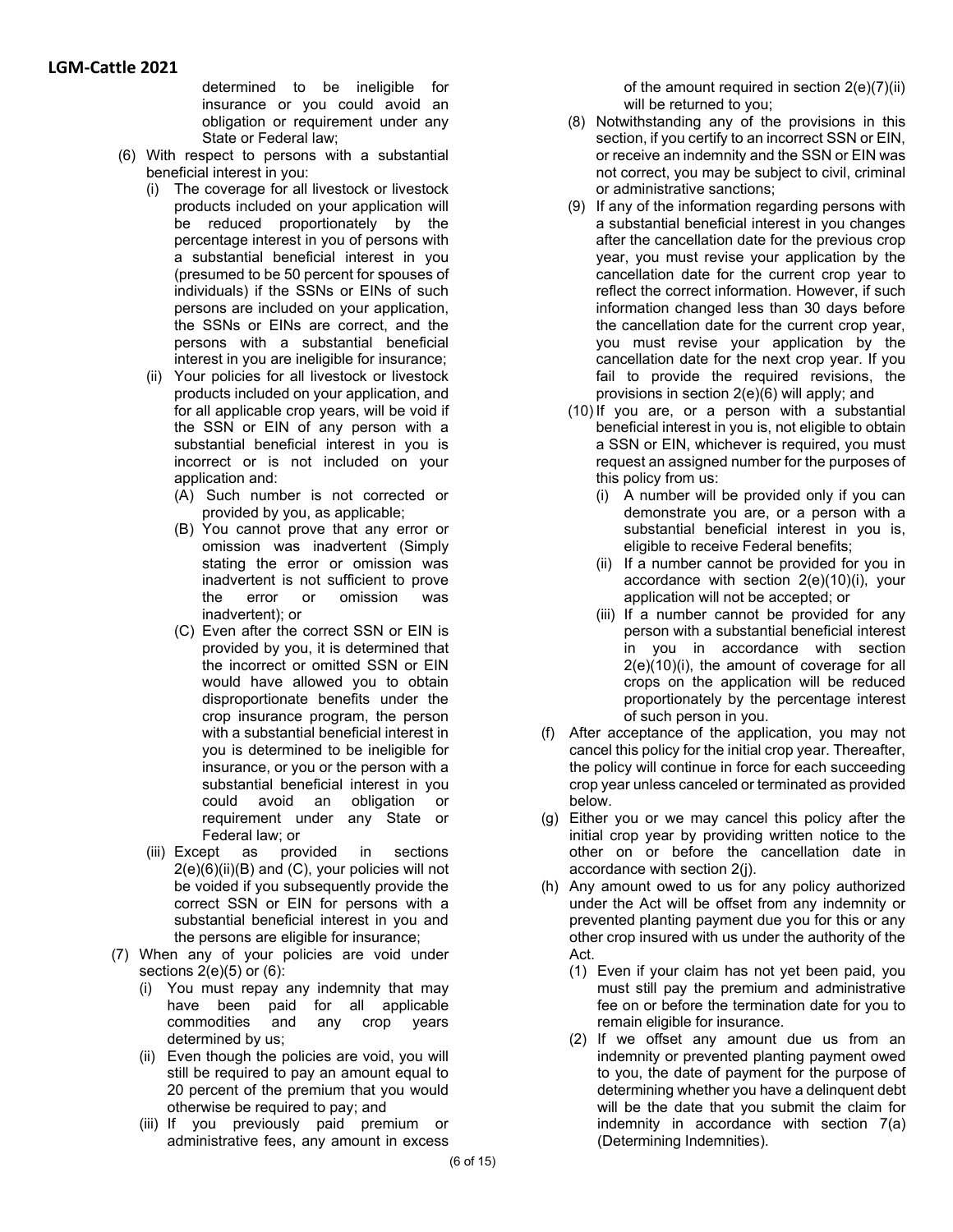- (3) For this agricultural commodity policy, your premium and administrative fees will be offset from any indemnity or prevented planting payment due you even if it is prior to the premium billing.
- (4) For any other agricultural commodity policy insured with us and it is:
	- (i) Prior to the premium billing date, and you agree, your premium and administrative fees will be offset from any indemnity or prevented planting payment due you; or
	- (ii) On or after the premium billing date, your premium and administrative fees will be offset from any indemnity or prevented planting payment due you.
- (i) A delinquent debt for any policy will make you ineligible to obtain crop insurance authorized under the Act for any subsequent crop year and result in termination of all policies in accordance with section 2(i)(2).
	- (1) With respect to ineligibility:
		- (i) Ineligibility for crop insurance will be effective on:
			- (A) The date that a policy was terminated in accordance with section 2(i)(2) for the crop for which you failed to pay premium, an administrative fee, or any related interest owed, as applicable;
			- (B) The payment due date contained in any notification of indebtedness for any overpaid indemnity if you fail to pay the amount owed, including any related interest owed, as applicable, by such due date; or
			- (C) The termination date for the crop year prior to the crop year in which a scheduled payment is due under a written payment agreement if you fail to pay the amount owed by any payment date in any agreement to pay the debt;
		- (ii) If you are ineligible and a policy has been terminated in accordance with section 2(i)(2), you will not receive any indemnity and such ineligibility and termination of the policy may affect your eligibility for benefits under other USDA programs. Any indemnity payment that may be owed for the policy before it has been terminated will remain owed to you, but may be offset in accordance with section 2(h), unless your policy was terminated in accordance with sections 2(i)(2)(i)(A), (B),or(D).
	- (2) With respect to termination:
		- (i) Termination will be effective on:
			- (A) For a policy with unpaid administrative fees or premiums, the termination date immediately subsequent to the billing date for the crop year (For policies which the sales closing date is prior to the termination date, such policies will terminate for the current crop year even if insurance attached prior to the termination date. Such termination will

be considered effective as of the sales closing date and no insurance will be considered to have attached for the crop year and no indemnity will be owed);

- (B) For a policy with other amounts due, the termination date immediately following the date you have a delinquent debt (For policies for which the sales closing date is prior to the termination date, such policies will terminate for the current crop year even if insurance attached prior to the termination date. Such termination will be considered effective as of the sales closing date and no insurance will be considered to have attached for the crop year and no indemnity will be owed);
- (C) For all other policies that are issued by us under the authority of the Act, the termination date that coincides with the termination date for the policy with the delinquent debt or, if there is no coincidental termination date, the termination date immediately following the date you become ineligible;
- (D) For execution of a written payment agreement and failure to make any scheduled payment, the termination date for the crop year prior to the crop year in which you failed to make the scheduled payment (for this purpose only, the crop year will start the day after the termination date and end on the next termination date, e.g., if the termination date is November 30 and you fail to make a payment on November 15, 2019, your policy will terminate on November 30, 2018, for the 2019 crop year); or
- (ii) For all policies terminated under sections  $2(i)(2)(i)(A)$ ,  $(B)$ , or  $(D)$ , any indemnities paid subsequent to the termination date must be repaid.
- (iii) Once the policy is terminated, it cannot be reinstated for the current crop year unless: (A) The termination was in error;
	- (B) The Administrator of the Risk Management Agency, at his or her sole discretion, determines that the following are met:
		- (1) In accordance with 7 CFR part 400, subpart U, and FCIC<br>procedures, you provide procedures, you documentation that your inadvertent failure to pay your debt is due to an unforeseen or unavoidable event or other extenuating circumstances that created the inadvertent failure for you to make timely payment;
		- (2) You remit full payment of the delinquent debt owed to us or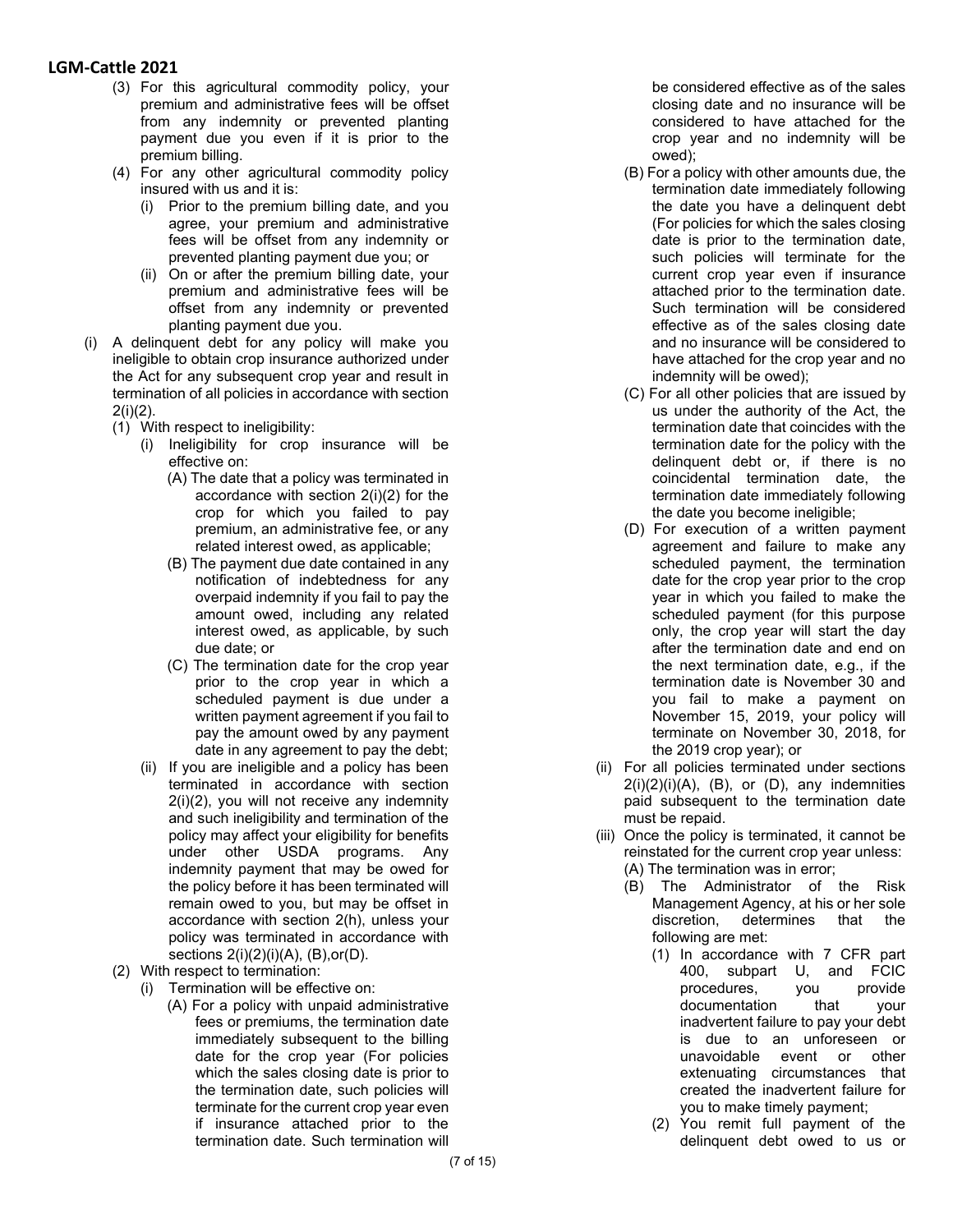FCIC with your request submitted in accordance with section 2(i)(2)(iii)(B)(3); and

- (3) You submit a written request for reinstatement of your policy to us no later than 60 days after the termination date or the missed payment date of a previously executed written payment agreement, or in the case of overpaid indemnity or any amount that became due after the termination date, the due date specified in the notice to you of the amount due, if applicable.
	- (i) If authorization for reinstatement, as defined in 7 CFR part 400, subpart U, is granted, your policies will be reinstated effective at the beginning of the crop year for which you were determined ineligible, and you will be entitled to all applicable benefits under such policies, provided you meet all eligibility requirements and comply with the terms of the policy; and
	- (ii) There is no evidence of fraud or misrepresentation; or
- (C) We determine that, in accordance with 7 CFR part 400, subpart U, and FCIC issued procedures, the following are met:
	- (1) You can demonstrate:
		- (i) You made timely payment for the amount of premium owed but you inadvertently omitted some small amount, such as the most recent month's interest or a small administrative fee;
		- (ii) The amount of the payment was clearly transposed from the amount that was otherwise due (For example, you owed \$892 but you paid \$829);
		- (iii) You timely made the full payment of the amount owed but the delivery of that payment was delayed, and was postmarked no more than seven calendar days after the termination date or the missed payment date of a previously executed written payment agreement, or in the case of overpaid indemnity or any amount that became due after the termination date, the due date specified in a notice to you of an amount due, as applicable.
- (iv) For previously executed written payment agreements, you made the full payment of the scheduled payment amount owed within 15 calendar days after the missed payment date.
- (2) You remit full payment of the delinquent debt owed to us; and
- (3) You submit a written request for reinstatement of your policy to us in accordance with 7 CFR part 400, subpart U, and applicable procedures no later than 30 days after the termination date or the missed payment date of a previously executed written payment agreement, or in the case of overpaid indemnity or any amount that became due after the termination date, the due date specified in the notice to you of the amount due, if applicable; and
- (4) If authorization for reinstatement, as defined in 7 CFR part 400, subpart U, is granted, your policies will be reinstated effective at the beginning of the crop year for which you were determined ineligible, and you will be entitled to all applicable benefits under such policies, provided you meet all eligibility requirements and comply with the terms of the policy; and
- (5) There is no evidence of fraud or misrepresentation.
- (iv) A determination made under:
	- $(A)$  Section  $2(i)(2)(iii)(B)$  may only be appealed to the National Appeals Division in accordance with 7 CFR part 11; and
	- (B) Section  $2(i)(2)(iii)(C)$  may only be appealed in accordance with section 19.
- (3) To regain eligibility, you must:
	- (i) Repay the delinquent debt in full;
	- (ii) Execute a written payment agreement, in accordance with 7 CFR part 400, subpart U, and make payments in accordance with the agreement; or
	- (iii) Have your debts discharged in bankruptcy.
- (4) After you become eligible for crop or livestock insurance, if you want to obtain coverage for your crops or livestock, you must submit a new application on or before the sales closing date for the crop (Since applications for crop insurance cannot be accepted after the sales closing date, if you make any payment after the sales closing date, you cannot apply for insurance until the next available sales closing date).
- (5) For example, for the 2020 crop year, if you purchase Livestock Gross Margin (LGM), with a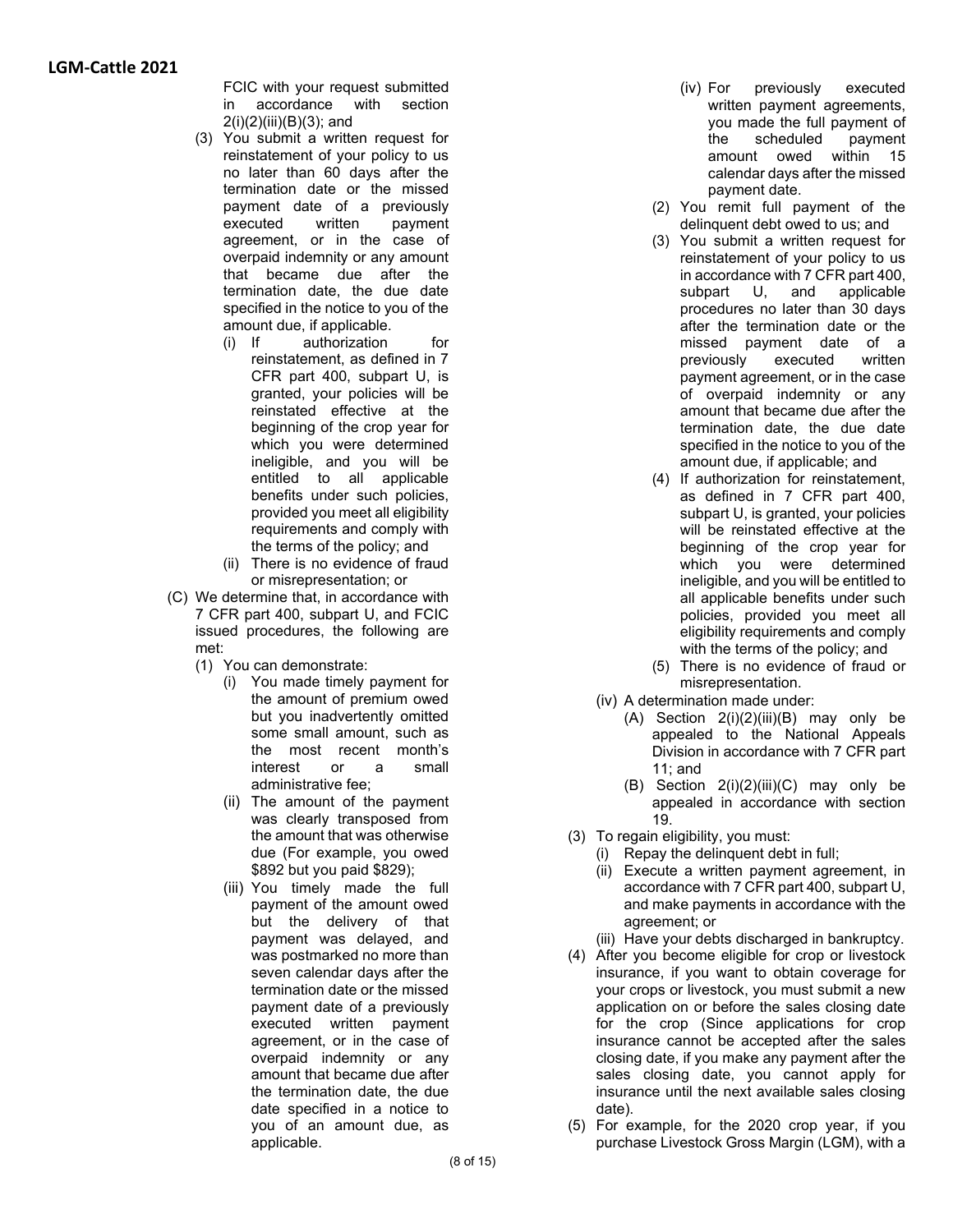termination date of June 30, 2020 and you do not pay the premium or other amounts due for LGM by the termination date, your livestock policies will terminate retroactive to the sales closing date that is immediately subsequent to the sales period for which the premium is delinquent, even if insurance has already attached to a subsequent sales period. The ineligibility date would be June 30, 2020. In accordance with section  $2(i)(2)(i)(C)$ , for any other policy issued under the authority of the Federal Crop Insurance Act that does not have the same termination date of June 30, the termination for such other policy will be effective on the termination date following when you become ineligible. For example, a producer purchased an LGM policy on July 31, 2020 and did not pay the premium by the premium due date and subsequently purchased a Federal reinsured corn policy on March 15, 2021. The LGM policy is terminated June 30, 2021, and the producer is ineligible for any livestock plan of insurance as of the next sales closing date after June 30, 2021. However, the Federal reinsured corn policy would remain in effect for 2021 and would be terminated as of March 15, 2022 if the LGM premium remained delinquent. No indemnity will be due for that crop year for either crop. You will not be eligible to apply for crop insurance for any crop until after the amounts owed are paid in full or you file a petition to discharge the debt in bankruptcy.

- (6) If you are determined to be ineligible under section 2(i), persons with a substantial beneficial interest in you may also be ineligible until you become eligible again.
- (j) In cases where there has been a death, disappearance, judicially declared incompetence, or dissolution of any insured person:
	- (1) If any married individual insured dies, disappears, or is judicially declared incompetent, the named insured on the policy will automatically convert to the name of the spouse if:
		- (i) The spouse was included on the policy as having a substantial beneficial interest in the named insured; and
		- (ii) The spouse has a share of the crop.
	- (2) The provisions in section  $2(j)(3)$  will be applicable if:
		- (i) Any partner, member, shareholder, etc., of an insured entity dies, disappears, or is judicially declared incompetent, and such event automatically dissolves the entity; or
		- (ii) An individual, whose estate is left to a beneficiary other than a spouse or left to the spouse and the criteria in section 2(j)(1) are not met, dies, disappears, or is judicially declared incompetent.
	- (3) If section 2(j)(2) applies and the death, disappearance, or judicially declared incompetence occurred:
- (i) More than 30 days before the cancellation date, the policy is automatically canceled as of the cancellation date and a new application must be submitted; or
- (ii) Thirty days or less before the cancellation date, or after the cancellation date, the policy will continue in effect through the crop year immediately following the cancellation date and be automatically canceled as of the cancellation date immediately following the end of the insurance period for the crop year, unless canceled by the cancellation date prior to the start of the insurance period:
	- (A) A new application for insurance must be submitted prior to the sales closing date for coverage for the subsequent crop year; and
	- (B) Any indemnity will be paid to the person or persons determined to be beneficially entitled to the payment and such person or persons must comply with all policy provisions and pay the premium.
- (4) If any insured entity is dissolved for reasons other than death, disappearance, or judicially declared incompetence:
	- (i) Before the cancellation date, the policy is automatically canceled as of the cancellation date and a new application must be submitted; or
	- (ii) On or after the cancellation date, the policy will continue in effect through the crop year immediately following the cancellation date and be automatically canceled as of the cancellation date immediately following the end of the insurance period for the crop year, unless canceled by the cancellation date prior to the start of the insurance period:
		- (A) A new application for insurance must be submitted prior to the sales closing date for coverage for the subsequent crop year; and
		- (B) Any indemnity will be paid to the person or persons determined to be beneficially entitled to the payment and such person or persons must comply with all policy provisions and pay the premium.
- (5) If section 2(j)(2) or (4) applies, a remaining member of the insured person or the beneficiary is required to report to us the death, disappearance, judicial incompetence, or other event that causes dissolution not later than the next cancellation date, except if section  $2(i)(3)(ii)$  applies, notice must be provided by the cancellation date for the next crop year. If notice is not provided timely, the provisions of section  $2(i)(2)$  or (4) will apply retroactive to the date such notice should have been provided and any payments made after the date the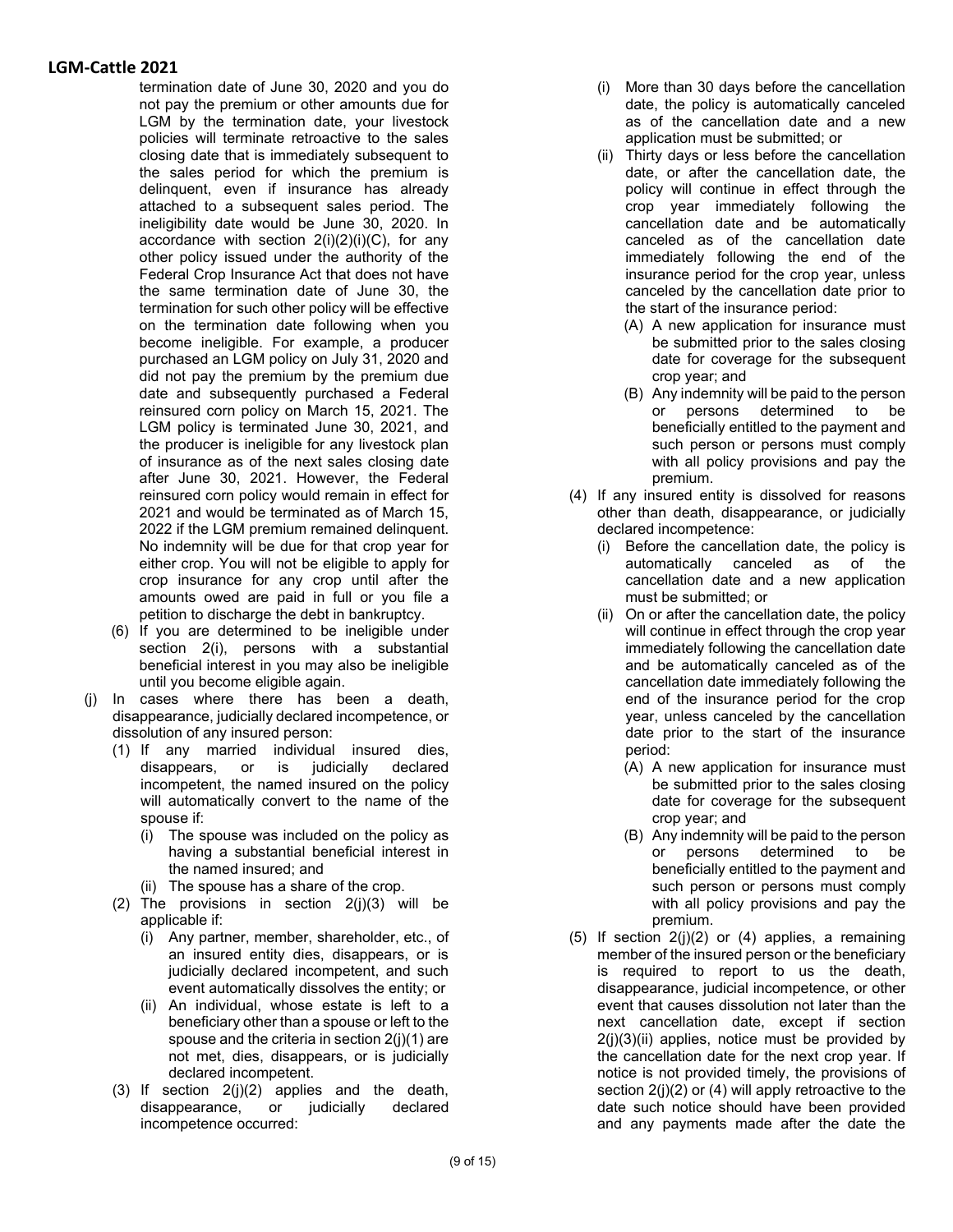policy should have been canceled must be returned.

- (k) We may cancel your policy if no premium is earned for three consecutive years.
- (l) The cancellation date is June 30 for the policy.
- (m) Any person may sign any document relative to crop insurance coverage on behalf of any other person covered by such a policy, provided that the person has a properly executed power of attorney or such other legally sufficient document authorizing such person to sign. You are still responsible for the accuracy of all information provided on your behalf and may be subject to any applicable consequences, if any information has been misreported.

### **3. Insurance Coverage**

- (a) Your gross margin guarantee, deductible amount, and maximum premium for the insurance period are as shown on your summary of insurance.
- (b) You must select a deductible amount by sales closing date.
- (c) You may only select one deductible amount that is applicable for all target marketings.
- (d) Target marketings must be submitted on our form by the sales closing date for each insurance period in which you desire coverage. If target marketings are not submitted by the sales closing date, your target marketings for the insurance period will be zero.
- (e) Target marketings for any month of an insurance period cannot be greater than the approved target marketings for that insurance period. Your target marketings are due at the time of application in the initial insurance period and your target marketings report is due by the sales closing date in subsequent insurance periods.
- (f) No indemnity will be owed, but you will still be responsible for any premiums owed, if we find that your marketing report:
	- (1) Is not supported by written, verifiable records in accordance with the definition of marketing report; or
	- (2) Fails to accurately report actual marketings or other material information.
- (g) Coverage can be purchased from the time during the sales period or as otherwise specified in the Special Provisions. Coverage is not available for purchase if expected margins are not available on the RMA website.
- (h) Sales of LGM for Cattle may be suspended for the next sales period if extraordinary events occur that interfere with the effective functioning of the corn, feeder cattle, or live cattle commodity markets as determined by FCIC. Evidence of such events may include, but is not limited to, consecutive limit down moves in the live cattle futures markets or consecutive limit up moves in the feeder cattle and/or corn futures markets.

### **4. Causes of Loss Covered**

This policy provides insurance only for the difference between the actual gross margin and the gross

margin guarantee resulting from unavoidable natural occurrences, as required by the Act. This policy does not insure against the death or other loss or destruction of your cattle, or against any other loss or damage of any kind whatsoever.

#### **5. Premium**

- (a) The premium (gross premium less premium subsidy paid on your behalf by FCIC) is earned and payable at the time coverage begins.
- (b) You are only eligible for premium subsidy if you target market in two (2) or more months of an insurance period.
- (c) The premium amount is shown on your summary of insurance.
- (d) The premium will be based on the information you provide on your application.
- (e) Premium or administrative fees owed by you will be offset from an indemnity or prevented planting payment due you in accordance with section 2(h).
- (f) If you qualify as a beginning farmer or rancher, your premium subsidy will be 10 percentage points greater than the premium subsidy that you would otherwise receive, unless otherwise specified in the Special Provisions.
- (g) You will be ineligible for any premium subsidy paid on your behalf by FCIC for any policy issued by us if:
	- (1) USDA determines you have committed a violation of the highly erodible land conservation or wetland conservation provisions of 7 CFR part 12 as amended by the Agricultural Act of 2014; or
	- (2) You have not filed form AD-1026 with FSA for the reinsurance year by the premium billing date.
		- (i) Notwithstanding section  $5(q)(2)$ , you may be eligible for premium subsidy without having a timely filed form AD-1026:
			- (A) For the initial reinsurance year if you certify by the premium billing date for your policy that you meet the qualifications as outlined in FCIC approved procedures for producers who are new to farming, new to crop insurance, a new entity, or have not previously been required to file form AD-1026; or
			- (B) If FSA approves relief for failure to timely file due to circumstances beyond your control or failure to timely provide adequate information to complete form AD-1026 in accordance with the provisions contained in 7 CFR part 12.
		- (ii) To be eligible for premium subsidy paid on your behalf by FCIC, it is your responsibility to assure you meet all the requirements for:
			- (A) Compliance with the conservation provisions specified in section 5(g)(1)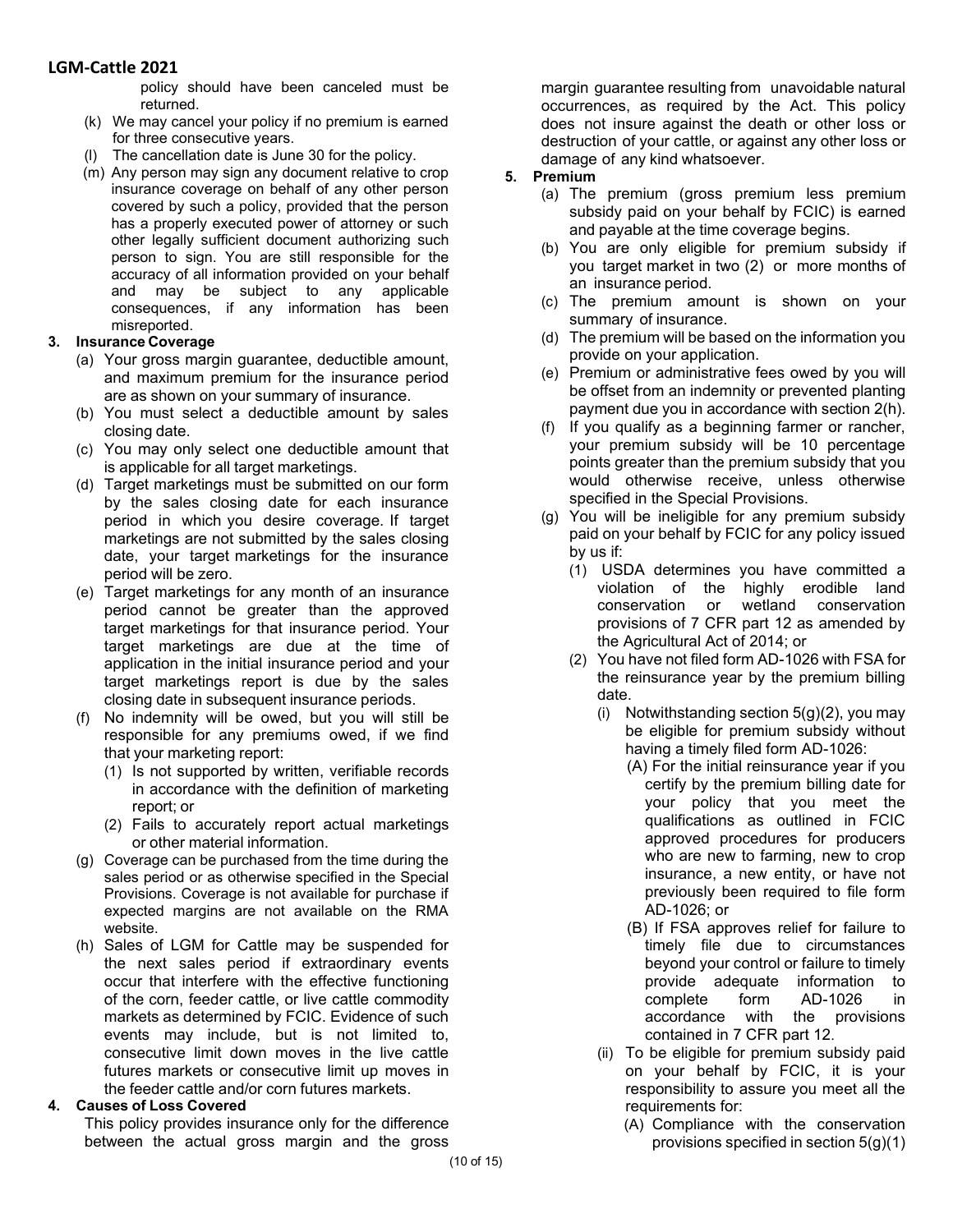of this section; and

(B) Filing form AD-1026, or successor form, to be properly identified as in compliance with the conservation provisions specified in section 5(g)(1) of this section.

### **6. Insurance Period**

- (a) Coverage begins on your cattle on the first day of the second calendar month following the month of the sales closing date. For example, for the contract with a sales closing d a t e in January, coverage will begin on March 1.
- (b) Coverage ends at the earliest of:
	- (1) The last month of the insurance period in which you have target marketings;
	- (2) As otherwise specified in the policy.
	- (3) If the end date is on a Saturday, Sunday, or federal holiday, or, if for any reason the relevant report is not available to us for that day or any other day of the ending period, then the actual ending value will be based on the most recent reports made prior to that date.

## **7. DeterminingIndemnities**

- (a) In the case of a payable loss on insured cattle, we will send you a notice of probable loss approximately ten days after all actual gross margins applicable for the insurance period are released by RMA. You must submit a marketing report within 15 days of your receipt of the notice of probable loss.
- (b) In the event of loss covered by this policy, we will settle your claim by subtracting the actual total gross margin from the gross margin guarantee. If the result is greater than zero, an indemnity will be paid. Under no circumstances will the indemnity be greater than your total target marketings multiplied by the three-day average CME Group live cattle futures price established at the beginning of the insurance period multiplied by the assumed weight of the cattle.
- (c) In the event that the total of actual marketings are less than 75 percent of the total of targeted marketings for the insurance period, indemnities will be reduced by the percentage by which the total of actual marketings for the insurance period fell below the total of targeted marketings for the period.

### **8. Conformity to Food Security Act**

Although your violation of a number of federal statutes, including the Act, may cause cancellation or termination of the policy or may cause the policy to become void, you should be specifically aware that your policy will be canceled if you are determined to be ineligible to receive benefits under the Act due to violation of the controlled substance provisions (title XVII) of the Food Security Act of 1985 (Pub. L. 99-198) and the regulations published at 7 CFR part 400, subpart F. We will recover any and all monies paid to you or received by you during your period of ineligibility, and your premium will be refunded, less a reasonable amount for expenses and handling not to exceed 20 percent of the total premium.

# **9. Amounts Due Us**

- (a) Interest will accrue at the rate of 1.25 percent simple interest per calendar month on any unpaid amount owed to us or on any unpaid administrative fees owed to FCIC.
	- (1) For the purpose of premium amounts owed to us or administrative fees owed to FCIC, interest will start to accrue on the first day of the month following the issuance of the notice by us, provided that a minimum of 30 days have passed from the premium billing date specified in the actuarial documents.
	- (2) We will collect any unpaid amounts owed to us and any interest owed thereon, and, prior to the termination date, we will collect any administrative fees and interest owed thereon to FCIC.
	- (3) After the termination date, FCIC will collect any unpaid administrative fees and any interest owed thereon for any catastrophic risk protection policy and we will collect any unpaid administrative fees and any interest owed thereon for additional coverage policies.
- (b) For the purpose of any other amounts due us, such as repayment of indemnities found not to have been earned, interest will start to accrue on the date that notice is issued to you for the collection of the unearned amount.
	- (1) Amounts found due under this paragraph will not be charged interest if payment is made within 30 days of issuance of the notice by us.
	- (2) The amount will be considered delinquent if not paid within 30 days of the date the notice is issued by us.
- (c) All amounts paid will be applied first to expenses of collection, if any, second, to the reduction of accrued interest, and then to the reduction of the principal balance.
- (d) If we determine that it is necessary to contract with a collection agency or to employ an attorney to assist in collection, you agree to pay all the expenses of collection.
- (e) The portion of the amounts owed by you for a policy authorized under the Act that are owed to FCIC may be collected in part through administrative offset from payments you receive from United States government agencies in accordance with 31 U.S.C. chapter 37. Such amounts include all administrative fees, and the share of the overpaid indemnities and premiums retained by FCIC plus any interest owed thereon.

## **10. Legal Action Against Us**

- (a) You may not bring legal action against us unless you have complied with all the policy provisions.
- (b) If you do take legal action against us, you must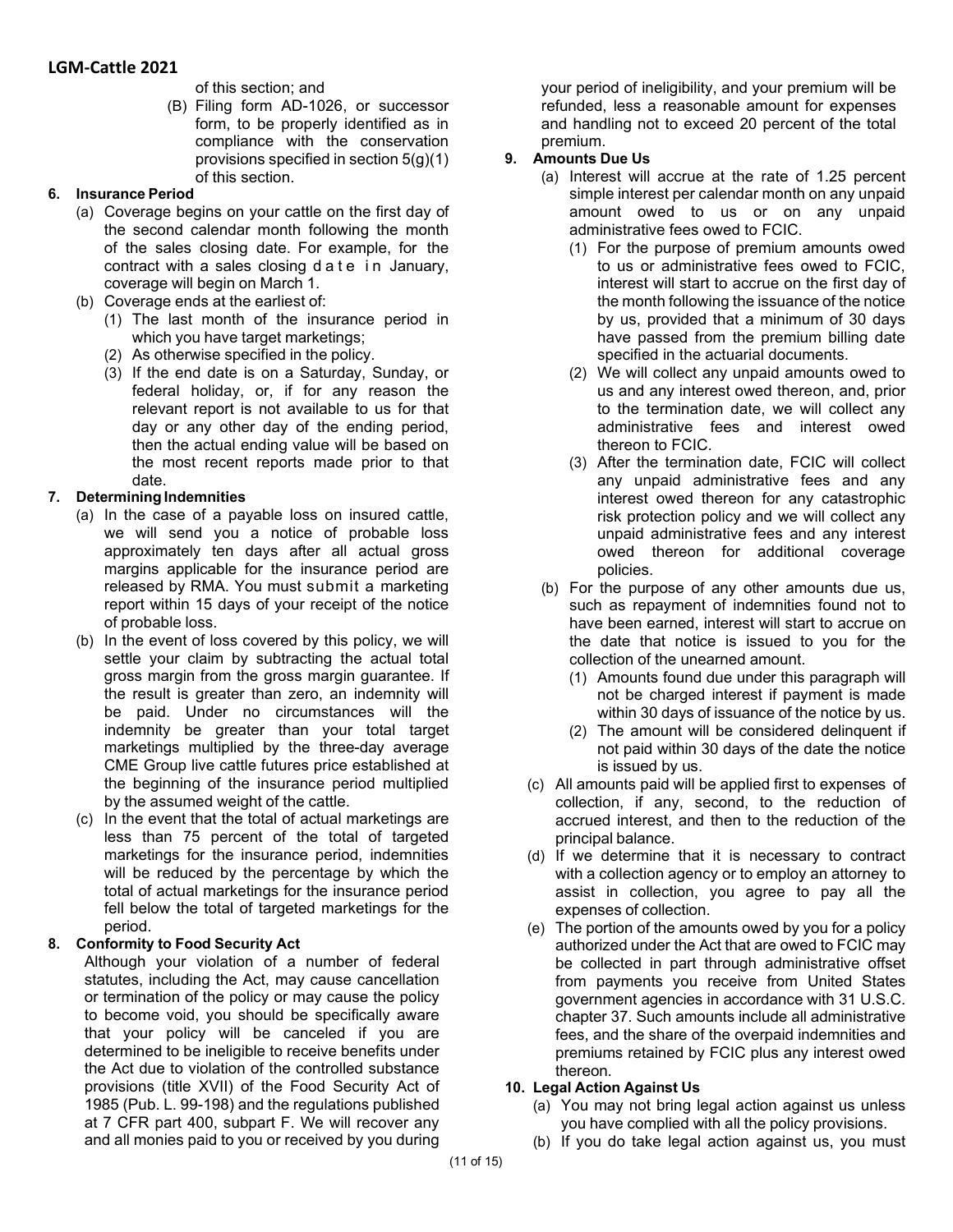do so within 12 months after denial of your claim. Suit must be brought in accordance with the provisions of 7 U.S.C. 1508(j).

(c) Under no circumstances will we be liable for the payment of damages (compensatory, punitive, or other), attorneys' fees, or other charges in connection with any claim for indemnity, whether we approve or disapprove such claim.

#### **11. Payment and Interest Limitations**

We will pay simple interest computed on the net indemnity ultimately found to be due by us or by a final judgment of a court of competent jurisdiction, from and including the 61st day after the date you sign, date, and submit to us the properly completed marketing report. Interest will be paid only if the reason for our failure to timely pay is **NOT** due to your failure to provide information or other material necessary for the computation or payment of the indemnity. The interest rate will be that established by the Secretary of the Treasury under section 12 of the Contract Disputes Act of 1978 (41 U.S.C. 611) and published in the Federal Register semiannually on or about January 1 and July 1 of each year and may vary with each publication.

#### **12. Concealment, Misrepresentation, or Fraud**

- (a) If you have falsely or fraudulently concealed the fact that you are ineligible to receive benefits under the Act or if you or anyone assisting you has concealed or misrepresented any material fact relating to this policy:
	- (1) This policy will be void for each insurance period in which the concealment, fraud, or misrepresentation occurred; and
	- (2) You may be subject to remedial sanctions in accordance with 7 U.S.C. 1515(h) and 7 CFR part 400, subpart R.
- (b) Voidance of this policy will result in you having to reimburse all indemnities paid for the insurance period.
- (c) Voidance will be effective on the first day of the insurance period for the crop year in which the act occurred and will not affect the policy for subsequent insurance periods unless a violation of this section also occurred in such insurance periods.
- (d) Even though this policy is void, you will still be required to pay the administrative and operating expenses contained on your premium statement to offset costs incurred by us in the service of this policy.
- (e) If you willfully and intentionally provide false or inaccurate information to us or FCIC or you fail to comply with a requirement of FCIC, in accordance with 7 CFR part 400, subpart R, FCIC may impose on you:
	- (1) A civil fine for each violation in an amount not to exceed the greater of:
		- (i) The amount of the pecuniary gain obtained as a result of the false or inaccurate information provided or the noncompliance with a requirement of FCIC; or
- (ii) \$10,000; and
- (2) A disqualification for a period of up to 5 years from receiving any monetary or non-monetary benefit provided under each of the following:
	- (i) Any crop insurance policy offered under the Act;
	- (ii) The Farm Security and Rural Investment Act of 2002 (7 U.S.C. 7333 et seq.);
	- (iii) The Agricultural Act of 1949 (7 U.S.C. 1421 et seq.);
	- (iv) The Commodity Credit Corporation Charter Act (15 U.S.C. 714 et seq.);
	- (v) The Agricultural Adjustment Act of 1938 (7 U.S.C. 1281 et seq.);
	- (vi) Title XII of the Food Security Act of 1985 (16 U.S.C. 3801 et seq.);
	- (vii) The Consolidated Farm and Rural Development Act (7 U.S.C. 1921 et seq.); and
	- (viii) Any federal law that provides assistance to a producer of an agricultural commodity affected by a crop or livestock loss or a decline in the prices of agricultural commodities.

#### **13. Transfer of Coverage and Right to Indemnity**

If you transfer any of the ownership interest in your cattle during the insurance period, you may transfer your coverage rights, if the transferee is eligible for crop or livestock insurance.

- (a) We will not be liable for any more than the liability determined in accordance with your policy that existed before the transfer occurred.
- (b) The transfer of coverage rights must be on our form and will not be effective until approved by us in writing.
- (c) Both you and the transferee are jointly and severally liable for the payment of the premium.
- (d) The transferee has all rights and responsibilities under this policy consistent with the transferee's interest.
- (e) If the transferee is not eligible for insurance under this policy for any reason, and the transfer occurs before the final 30 days of the quarterly insurance period, then the transferred portion of the coverage will be terminated and no premium for that portion will be refunded.

### **14. Assignment of Indemnity**

- (a) You may assign your right to an indemnity for the crop year only to creditors or other persons to whom you have a financial debt or other pecuniary obligation. You may be required to provide proof of the debt or other pecuniary obligation before we will accept the assignment of indemnity.
- (b) All assignments must be on our form and must be provided to us. Each assignment form may contain more than one creditor or other person to whom you have a financial debt or other pecuniary obligation.
- (c) Unless you have provided us with a properly executed assignment of indemnity, we will not make any payment to a lienholder or other person to whom you have a financial debt or other pecuniary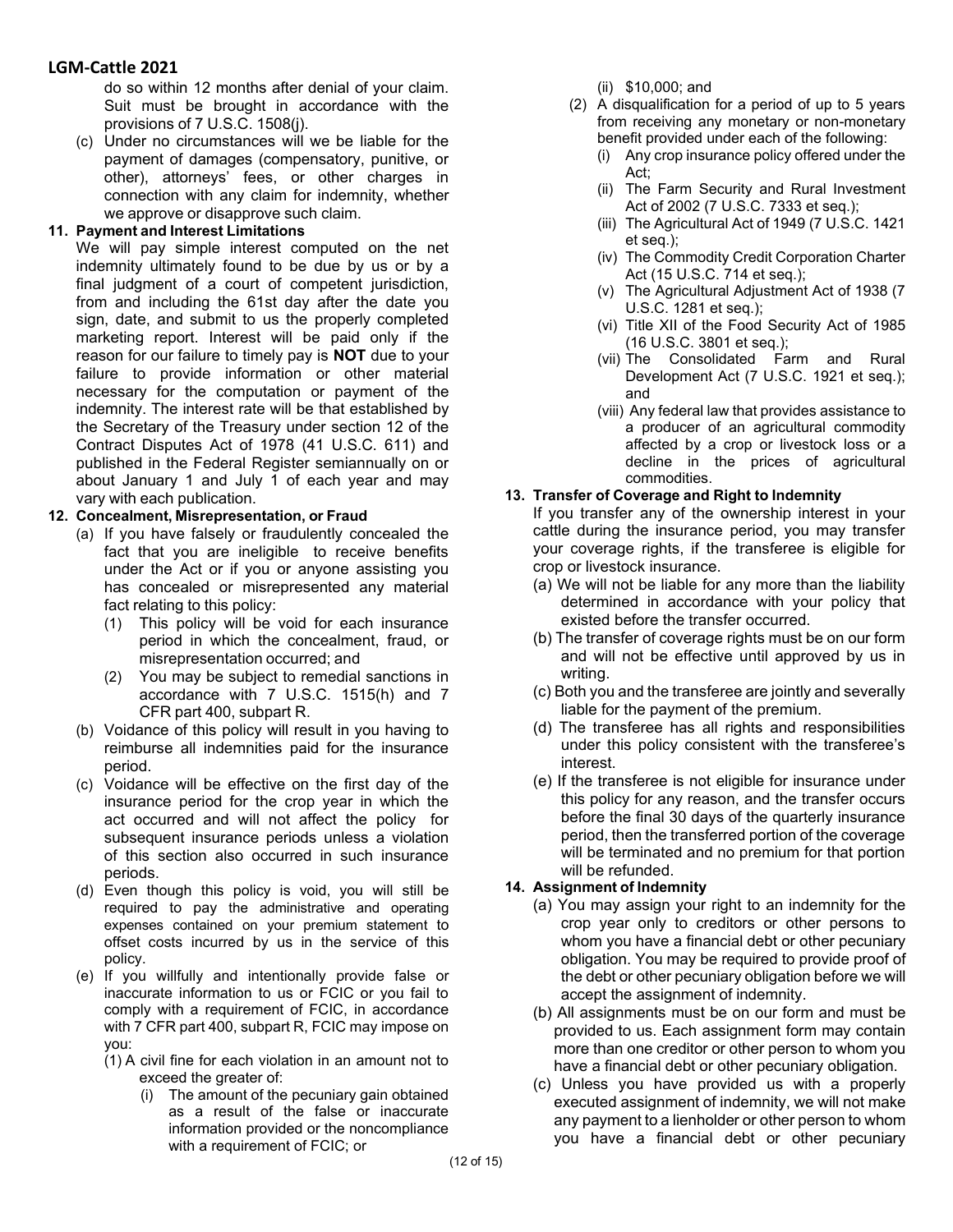obligation even if you may have a lien or other assignment recorded elsewhere. Under no circumstances will we be liable:

- (1) To any lienholder or other person to whom you have a financial debt or other pecuniary obligation where you have failed to include such lienholder or person on a properly executed assignment of indemnity provided to us; or
- (2) To pay to all lienholders or other persons to whom you have a financial debt or other pecuniary obligation any amount greater than the total amount of indemnity owed under the policy.
- (d) If we have received the properly executed assignment of indemnity form:
	- (1) Only one payment will be issued jointly in the names of all assignees and you; and
	- (2) Any assignee will have the right to submit all loss notices and forms as required by the policy.
- (e) If you have suffered a loss from an insurable cause and fail to file a claim for indemnity within the period specified in section 7(b), the assignee may submit the claim for indemnity not later than 15 days after the period for filing a claim has expired. We will honor the terms of the assignment only if we can accurately determine the amount of the claim. However, no action will lie against us for failure to do so.

#### **15. Descriptive Headings**

The descriptive headings of the various policy provisions are formulated for convenience only and are not intended to affect the construction or meaning of any of the policy provisions.

- **16. Notices**
	- (a) All notices required to be given by you must be in writing and received by the insurance agent identified in your application within the designated time unless otherwise provided by the notice requirement.
		- (1) Notices required to be given immediately may be by telephone or in person and confirmed in writing.
		- (2) Time of the notice will be determined by the time of our receipt of the written notice. If the date by which you are required to submit a report or notice falls on Saturday, Sunday, or a federal holiday, or if your agent's office is, for any reason, not open for business on the date you are required to submit such notice or report, such notice or report must be submitted on the next business day.
	- (b) All policy provisions, notices and communications required to be sent by us to you will be provided by electronic means, unless we do not have the ability to transmit such information to you by electronic means; or you elect to receive a paper copy of such information.

### **17. Applicability of State and Local Statutes**

If the provisions of this policy conflict with statutes of the state or locality in which this policy is issued, the policy provisions will prevail. State and local laws and regulations in conflict with federal statutes or regulations do not apply to this policy.

#### **18. Other Insurance**

Nothing in this section prevents you from obtaining other insurance not authorized under the Act. However, unless specifically required by policy provisions, you must not obtain any other livestock insurance issued under the authority of the Act on the insured cattle. If you cannot demonstrate that you did not intend to have more than one policy or endorsement in effect, you may be subject to the consequences authorized under this policy, the Act, or any other applicable statute. If you can demonstrate that you did not intend to have more than one policy in effect (For example, an application to transfer your policy or written notification to an insurance provider that states you want to purchase, or transfer, insurance and you want any other policies for the livestock canceled would demonstrate you did not intend to have duplicate policies), and:

- (1) Both are for LGM policies, the policy with the earliest date of application will be in force and the other policy will be void, unless both policies are with:
	- (i)The same insurance provider and the insurance provider agrees otherwise; or
	- (ii)Different insurance providers and both insurance providers agree otherwise.
- (2) One policy is LGM and the other is a livestock policy insuring the same cattle for the insurance period, the policy with the earliest date of endorsement for the insurance period will be in force and the other endorsement will be void.
- **19. Access to Insured Cattle and Records, and Record Retention**
	- (a) We, and any employee of USDA, reserve the right to examine the insured cattle, and all records relating to the feeding, finishing, and sale of the cattle as often as we reasonably require during the record retention period.
	- (b) For three years after the end of the insurance period, you must retain, and provide upon our request, or the request of any USDA employee, complete records of the purchase, feeding, shipment, sale, or other disposition of all the insured cattle. This requirement also applies to the records to establish the basis for the marketing report for each insurance period. You must also provide upon our request, or the request of any USDA employee, separate records showing the same information from any cattle not insured. We may extend the record retention period beyond three years by notifying you of such extension in writing. Your failure to keep and maintain such records will result in no indemnity being due and since the denial of indemnity is based on a breach of the policy for the insurance period, you will still be required to pay all premiums owed.
	- (c) Any person designated by us, and any employee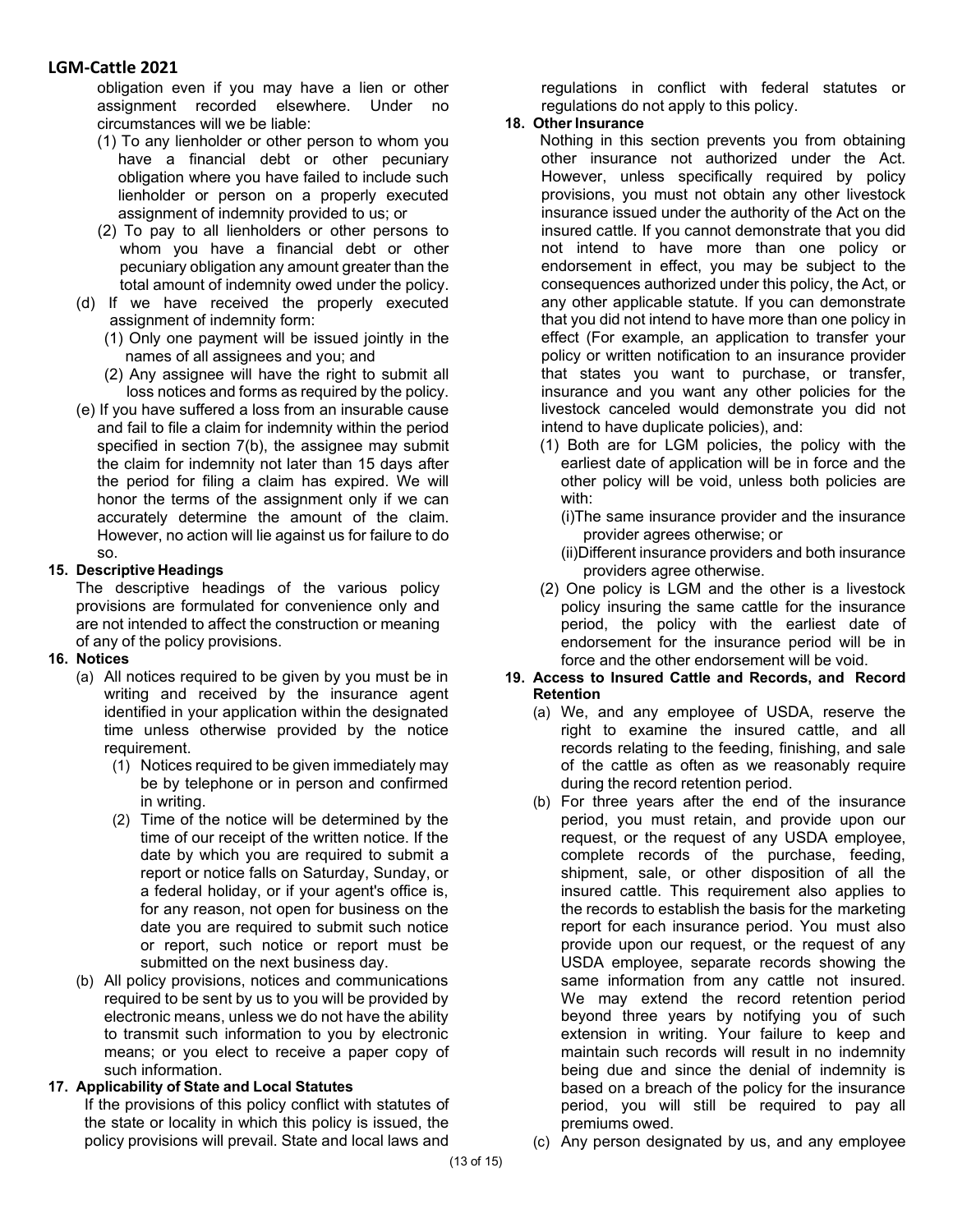of USDA, will, at any time during the record retention period, have access:

- (1) To any records relating to this insurance at any location where such records may be found or maintained; and
- (2) To the farm.
- (d) By applying for insurance under the authority of the Act or by continuing insurance for which you previously applied, you authorize us, or any person acting for us, to obtain records relating to the insured cattle from any person who may have custody of those records including, but not limited to, packers, banks, shippers, sale barns, terminals, cooperatives, associations, and accountants. You must assist us in obtaining all records which we request from third parties.

#### **20. Arbitration**

- (a) If you and we fail to agree on any determination made by us, the disagreement may be resolved through mediation in accordance with section 20(g). If resolution cannot be reached through mediation, or you and we do not agree to mediation, the disagreement must be resolved through arbitration in accordance with the rules of the American Arbitration Association (AAA), except as provided in sections 20(c) and (f), and unless rules are established by FCIC for this purpose. Any mediator or arbitrator with a familial, financial or other business relationship to you or us, or our agent or loss adjuster, is disqualified from hearing the dispute.
	- (1) All disputes involving determinations made by us are subject to mediation or arbitration. However, if the dispute in any way involves a policy or procedure interpretation, regarding whether a specific policy provision or procedure is applicable to the situation, how it is applicable, or the meaning of any policy provision or procedure, either you or we must obtain an interpretation from FCIC in accordance with 7 CFR part 400, subpart X or such other procedures as established by FCIC.
		- (i) Any interpretation by FCIC will be binding in any mediation or arbitration.
		- (ii) Failure to obtain any required interpretation from FCIC will result in the nullification of any agreement or award.
		- (iii) An interpretation by FCIC of a procedure may be appealed to the National Appeals Division in accordance with 7 CFR part 11.
	- (2) Unless the dispute is resolved through mediation, the arbitrator must provide to you and us a written statement describing the issues in dispute, the factual findings, the determinations and the amount and basis for any award and breakdown by claim for any award. The statement must also include any amounts awarded for interest. Failure of the arbitrator to provide such written statement will result in the nullification of all determinations of

the arbitrator. All agreements reached through settlement, including those resulting from mediation, must be in writing and contain at a minimum a statement of the issues in dispute and the amount of the settlement.

- (b) Regardless of whether mediation is elected:
	- (1) The initiation of arbitration proceedings must occur within one year of the date we denied your claim or rendered the determination with which you disagree, whichever is later;
	- (2) If you fail to initiate arbitration in accordance with section 20(b)(1) and complete the process, you will not be able to resolve the dispute through judicial review;
	- (3) If arbitration has been initiated in accordance with section 20(b)(1) and completed, and judicial review is sought, suit must be filed not later than one year after the date the arbitration decision was rendered; and
	- (4) In any suit, if the dispute in any way involves a policy or procedure interpretation, regarding whether a specific policy provision or procedure is applicable to the situation, how it is applicable, or the meaning of any policy provision or procedure, an interpretation must be obtained from FCIC in accordance with 7 CFR part 400, subpart X or such other procedures as established by FCIC. Such interpretation will be binding.
- (c) Any decision rendered in arbitration is binding on you and us unless judicial review is sought in accordance with section 20(b)(3). Notwithstanding any provision in the rules of the AAA, you and we have the right to judicial review of any decision rendered in arbitration.
- (d) If you disagree with any determination made by FCIC or any claim where FCIC is directly involved in the claims process or directs us in the resolution of the claim, you may obtain an administrative review in accordance with 7 CFR part 400, subpart J (administrative review) or appeal in accordance with 7 CFR part 11 (appeal).
	- (1) If you elect to bring suit after completion of any appeal, such suit must be filed against FCIC not later than one year after the date of the decision rendered in such appeal.
	- (2) Such suit must be brought in the United States district court for the district in which the insured acreage is located.
	- (3) Under no circumstances can you recover any attorney fees or other expenses, or any punitive, compensatory or any other damages from FCIC.
- (e) In any mediation, arbitration, appeal, administrative review, reconsideration or judicial process, the terms of this policy, the Act, and the regulations published at 7 CFR chapter IV, including the provisions of 7 CFR part 400, subpart P, are binding. Conflicts between this policy and any state or local laws will be resolved in accordance with section 31. If there are conflicts between any rules of the AAA